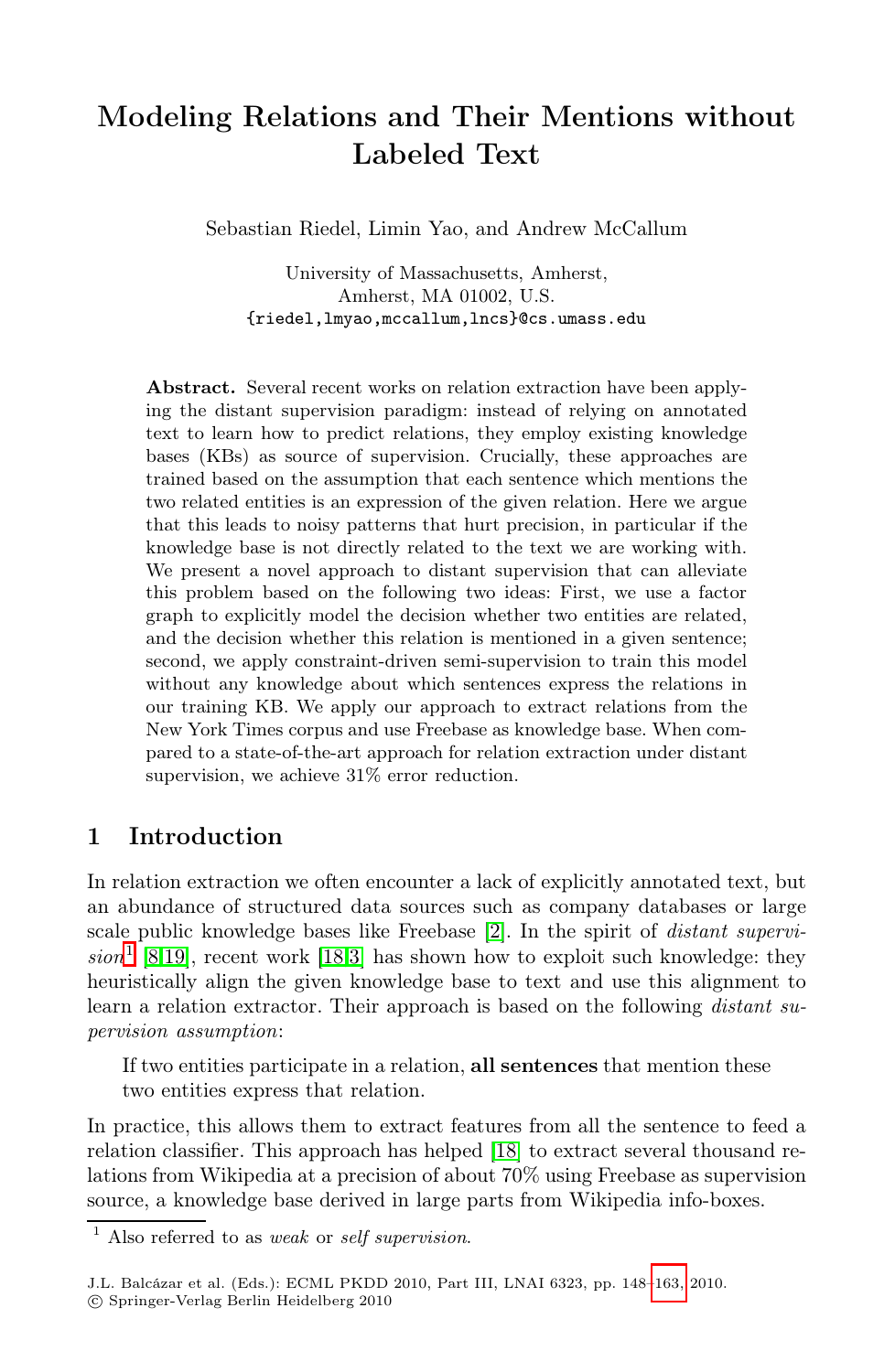In this work we argue that the distant supervision assumption is too strong and needs to be relaxed, in particular when the training knowledge base is an *external* [s](#page-2-0)ource of information and not primarily derived from the training text. This is the case, for example, when we want to extract new relations from newswire instead of Wikipedia. This [sce](#page-15-1)[na](#page-1-0)rio is very relevant in practice—after all, many structured data sources are not derived from the textual data we want to extract new relations from.

When the knowledge base is external, entities may just appear in the same sentence because they are related to the same topic, not necessarily because the sentence is expressing their relations in our training knowledge base. In fact, by manual inspection (see section 2) we find that the distant supervision assumption is violated approximately 13% of the time when aligning Freebase to Wikipedia, but 31% when aligning to the New York Times Corpus [22].<sup>2</sup>

In this paper we employ the following *expressed-at-least-once* assumption and show that it leads to more accurate results:

If two entities participate in a relation, at least one sentence that mentions these two entities might express that relation.

Intuitively this statement holds with more certainty, but it also complicates our prediction task. Previously, we could simply take all sentences, aggregate features, and then solve a simple classification task. Now we do not know which sentences express relations, both during testing and training.

To tackle this problem we make two contributions. First, we introduce a novel undirected graphical model that captur[es](#page-14-1) [b](#page-13-2)[ot](#page-13-3)[h t](#page-14-2)he task of predicting relations between entities, and the task of predicting which sentences express these relations. Our model connects a *relation variable* for two entities with a set of binary *relation mention* variables that indicate whether certain candidate sentences are expressing this relation. Crucially, the relation mention variables are unobserved at training time: we only know that a relation is expressed at least once, but not in which sentences.

Second, we prop[ose](#page-15-2) to train this graphical model by framing distant supervision as an instance of *constraint-driven se[mi-](#page-15-3)supervision* [5,4,1,16]. This type of supervision is applied to settings where some variables are latent. Roughly speaking, here model parameters are optimized to ensure that predictions will satisfy a set of user-defined constraints, as opposed to a set of target labels. In this framework our approach of distant supervision can be implemented by using the expressed-at-least-once constraint at training time.

<span id="page-1-0"></span>As learner we choose SampleRank [27], a very efficient method to train parameters of large scale factor graphs. Recent work has shown that it can be naturally extended to the case of constraint-driven learning [24]. We believe that this choice will also be crucial for future work, where we expect our models to make joint relation, entity and coreference decisions across a whole corpus. SampleRank supports this setup because it makes parameter updates early and *within* inference.

<sup>2</sup> This is the average over three relation types: *nationality*, *contains* and *place\_of\_birth*.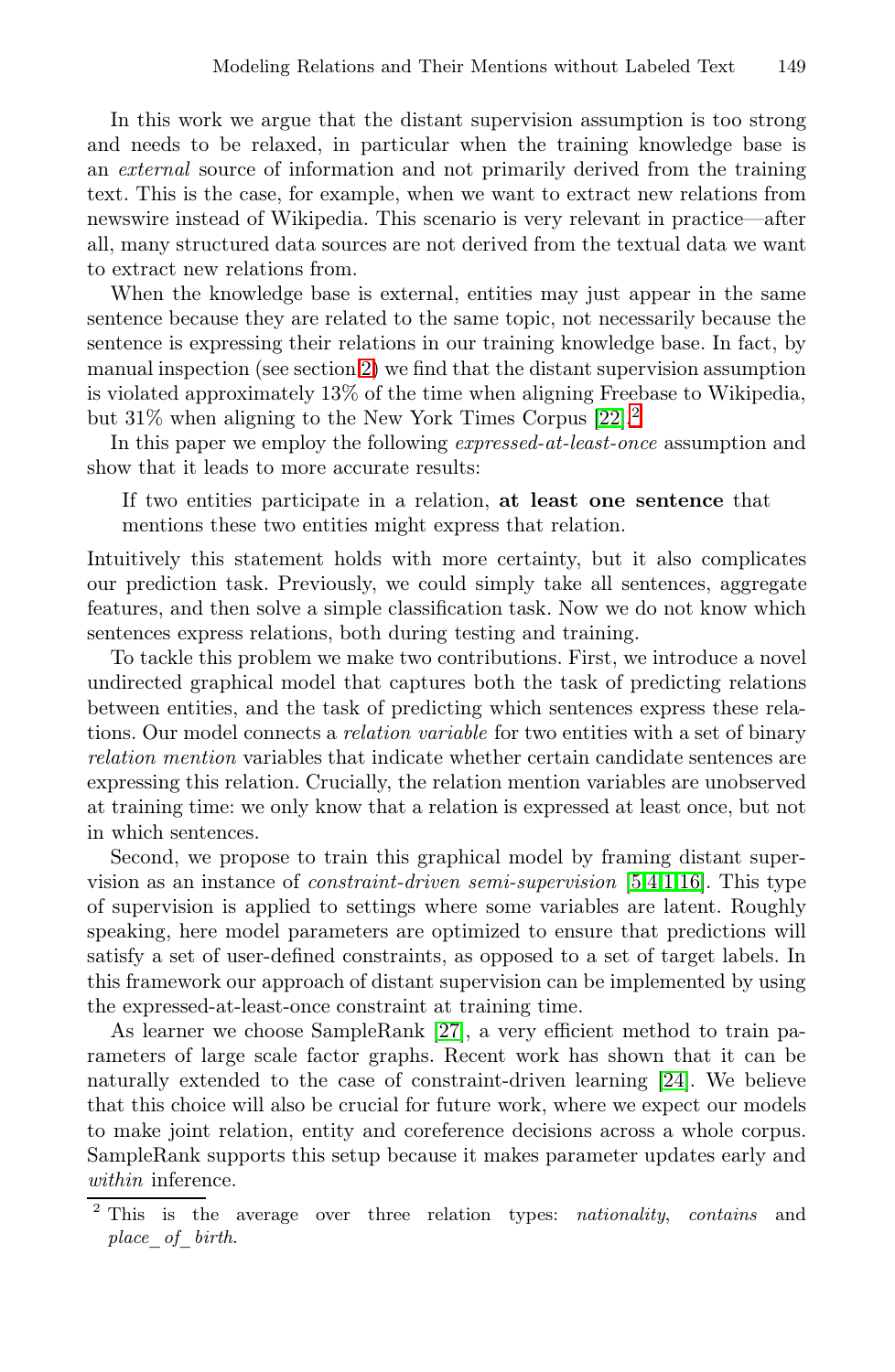We apply our model to extract relations from the New York Times corpus using Freebase as the external supervision source. We observe that our model with expressed-at-least-once assumption leads to  $91\%$  precision for our top 1000 predictions. When compared to 87% precision for a model based on the distant supervision assumption, this amounts to 31% error reduction.

<span id="page-2-0"></span>In the following we will first give some background on relation extraction and distant supervision, then present our factor graph for joint relation type and relation mention identification. We then explain how to use SampleRank to incorporate the expressed-at-least-once assumption, present related work, show our empirical results, and conclude.

# 2 Relation Extraction under Distant Supervision

Relation Extraction is understood here as the task of predicting the relations expressed in natural language text. Consider, for example, the following sentence

Elevation Partners, the \$ 1.9 billion private [equ](#page-2-1)ity group that was *[fo](#page-14-3)unded* by Roger McNamee ...

Here the pair of entity mentions "Elevation Partners" and "Roger McNamee" is a *relation mention candidate* because its context might express a semantic relation between the corresponding pair of entities. A relation extractor takes such a candidate and determines the semantic relation that it might express, if any. In the above case a good extractor predicts the *founded* relation; this implies that the relation mention candidate is indeed a *relation mention*. 3

In the works of [18,3,8], relation extraction is understood somewhat differently. Their primary goal is to determine whether a relation between a given pair of entities is expressed *somewhere* in the text, not necessarily where it is expressed. In other words, they care for *relations*, [not](#page-14-0) *relation mentions*.

Focusing on relations instead of relation mentions has several benefits. First, it is very relevant in practice because downstream applications often care for entities and their relations, not for every mention of these. Second, it allows us to aggregate evidence for a relation from several places in the corpus. Finally, it simplifies the machine learning task: while we usually only have a few annotated relation mentions, we often have many existing pairs of related entities of the type we want to extract.

<span id="page-2-1"></span>To illustrate the final point, let us consider the work of [18]. Their task is to extract relations of Freebase, a large online and collaborative knowledge base, from Wikipedia text. They tackle it by using the existing relations in Freebase as training data: for each related pair of entities they collect all sentences that mention both entities as input observation **x**, and use their relation type in Freebase as label y. Together with a set of unrelated pairs of entities as negative instances, they train a classifier to predict relations (but not relation mentions).

<sup>3</sup> Note that in this work we focus on *closed* relation extraction where the extractor predicts one of a finite and fixed set of relations.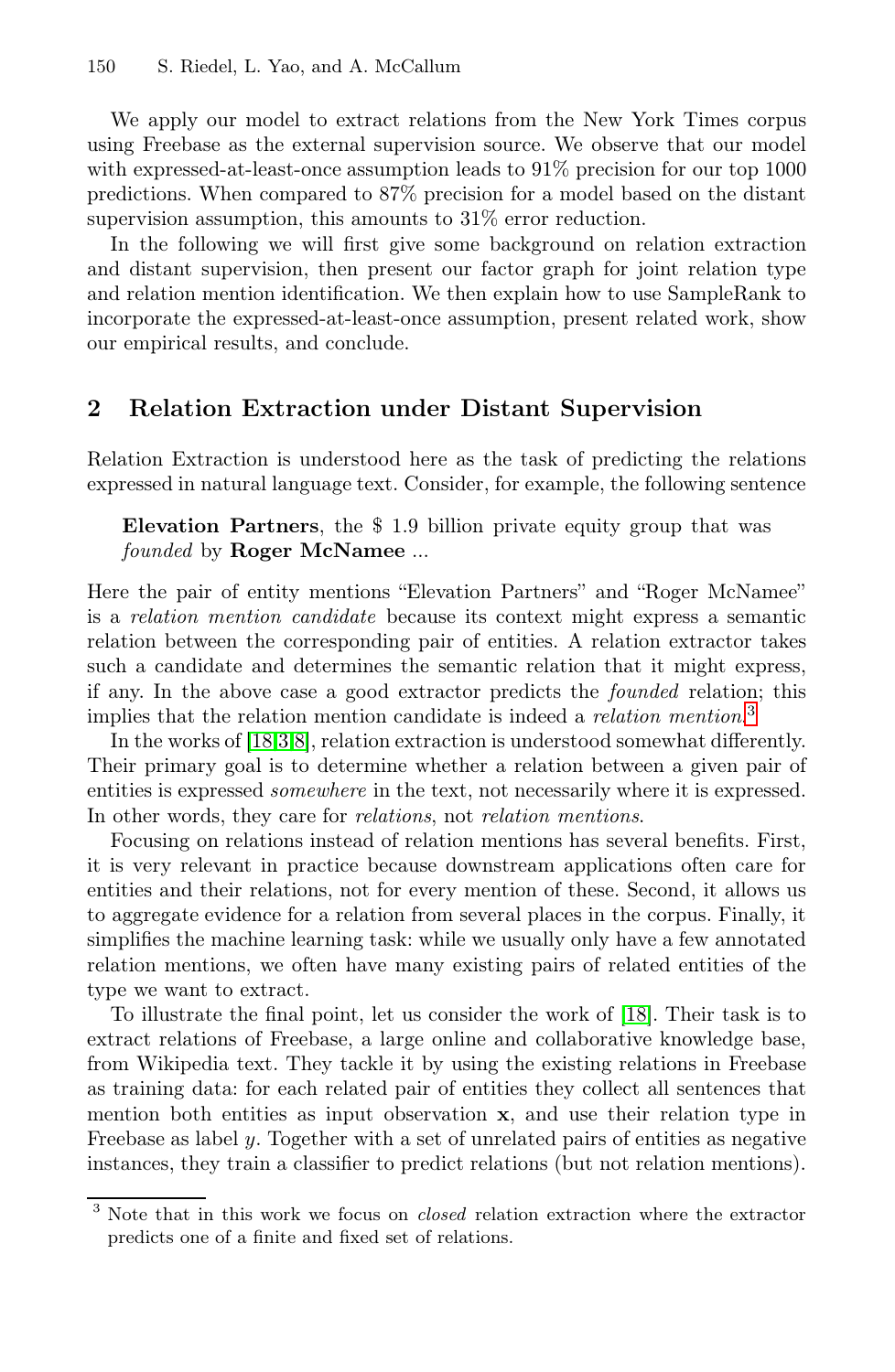The approaches of [18,3] assume that each relation mention candidate is indeed a relation mention. Clearly, this assumption can be violated. Let us again consider the *founded* relation between "Roger McNamee" and "Elevation Partners. In an 2007 article of the New York Times we find this relation mention candidate:

## Roger McNamee, a managing director at Elevation Partners, ...

This sentence does not express that Roger McNamee is a founder of Elevation Partners. It may make it more likely, but there are certainly cases where managing directors are not founders. The problem with this observation is that at training time we may learn some positive weight for the feature "<Entity1>, a managing director at  $\leq$ Entity2 $\geq$ ". When testing our model we may see this feature for a director A that is *not* a founder of a company B, and predict a false positive.

To get a sense of how frequently the distant supervision assumption is violated in practice, we test it for the case of Freebase and two different text corpora: Wikipedia articles and the New York Times corpus. To this end we consider three frequent relation types: *nationality*, *place\_of\_birth*, and *contains*. For each type we sample 100 relation mention candidates from both corpora, and evaluate whether these candidates are or are not expressing the relation in question. Table 1 presents the gathered statistics.

Table 1. Percentage of times a related pair of entities is mentioned in the same sentence, but where the sentence does not express the corresponding relation

|                | Relation Type New York Times Wikipedia |      |
|----------------|----------------------------------------|------|
| nationality    | 38\%                                   | 20%  |
| place of birth | 35%                                    | 20%  |
| contains       | 20%                                    | 10\% |

We can see that for NYT data, the probability that a candidate mention is a non-mention is quite high. This is not difficult to understand: Take *nationality* as an example. Since a citizen of a country usually lives in the country, he/she will be involved in events happening in the country. News articles will report such events, and hence naturally mention the country and the person together. However, there is usually no need to express the fact that the person is indeed a citizen of the country—most readers care about the events but not the nationality of their participants.

How does this compare to relation mentions in Wikipedia? Here articles are centered around entities, and express targeted information about them. For example, if the article concerns a person, we expect the article to mention the person's citizenship. However, unless the person holds a special role (say, a political role) in his country, we do not expect many additional sentences that mention both him and his country. Indeed, when comparing the percentage of non-mentions for *nationality*, we find about twice as many cases of non-mentions in NYT articles than in Wikipedia data.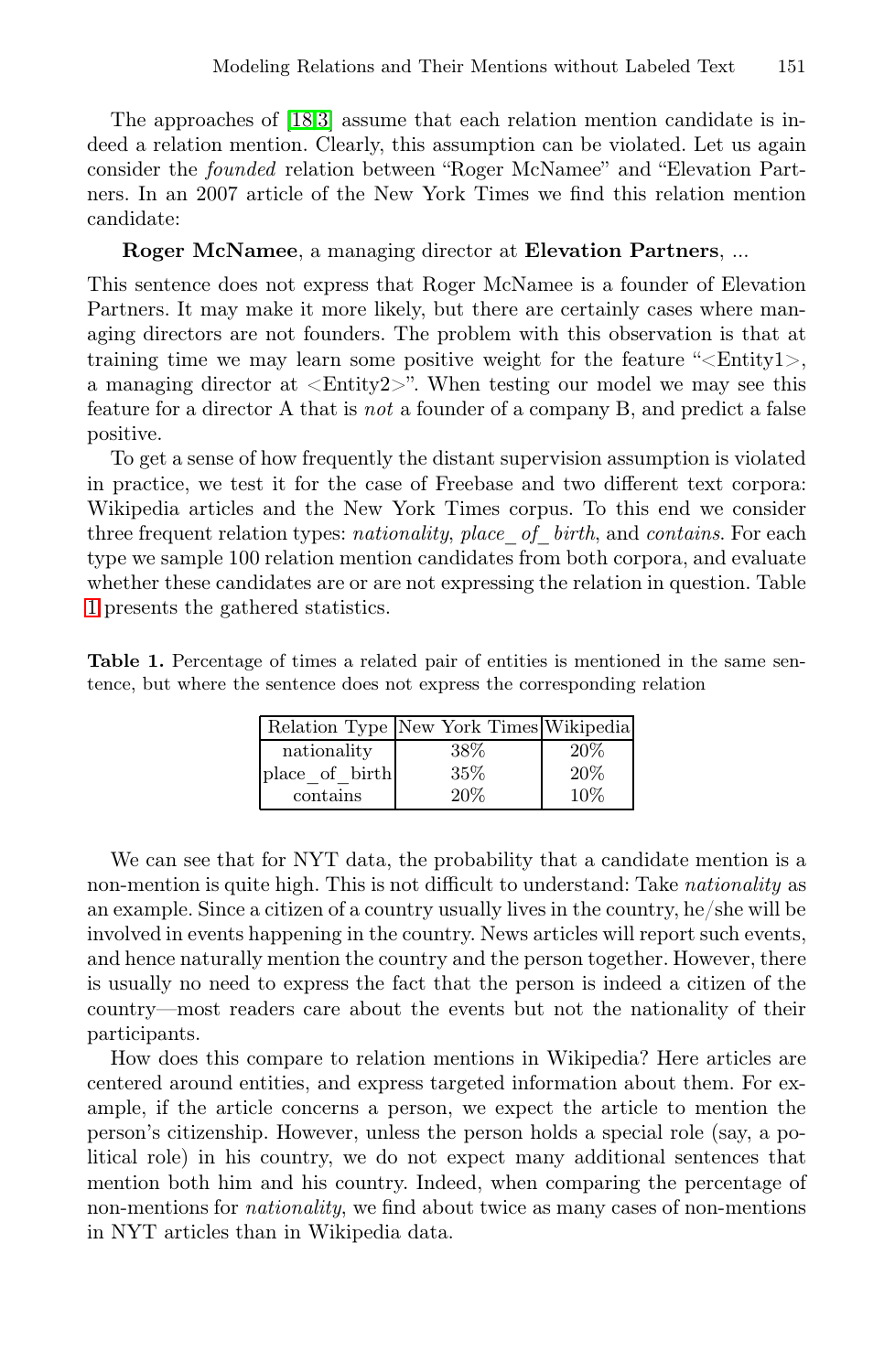

<span id="page-4-1"></span><span id="page-4-0"></span>Fig. 1. Factor Graph for joint relation mention prediction and relation type identification. For each pair of entities that are mentioned together in at least one sentence we create one relation variable (the top variable here). For each of the pairs of entity mentions that appear in a sentence we create one relation mention variable, and connect it to the corresponding relation variable. Note that relation variables for different pairs of entities are considered to be independent.

# 3 [Mo](#page-4-0)del

Our observations in the previous section suggest that we should model both relations and relatio[n](#page-4-0) mentions in order to avoid the use of noisy patterns. We propose to achieve this using an undirected graphical model with two types of hidden variables. First, for a pair of entities  $S$  (source) and  $D$  (destination) that appears together in at least one sentence, a *relation variable* Y denotes the relation between them, or NA if there is no such relation. See an example relation variable in figure 1. Second, for each relation mention candidate  $i$ , we define a binary *relation mention variable* Z*<sup>i</sup>* that is true if and only if mention  $i$  is indeed expressing the relation Y between the two entities. Two example mention variables can be seen in figure 1.

For each relation mention variable  $Z_i$  we will refer to its two argument entity mentions as (source)  $S_i$  and (destination)  $D_i$ . We will store additional information about the sentence  $Z_i$  appears in, such as the dependency path between  $S_i$  and  $D_i$ , in an observed value  $\mathbf{x}_i$ . This information is aggregated across all mention candidates in the vector **x**. Finally, we will use **Z** to denote the state of all mention candidates, and  $\|\mathbf{z}\|$  to represent the number of active relation mentions for a given assignment **z** of **Z**.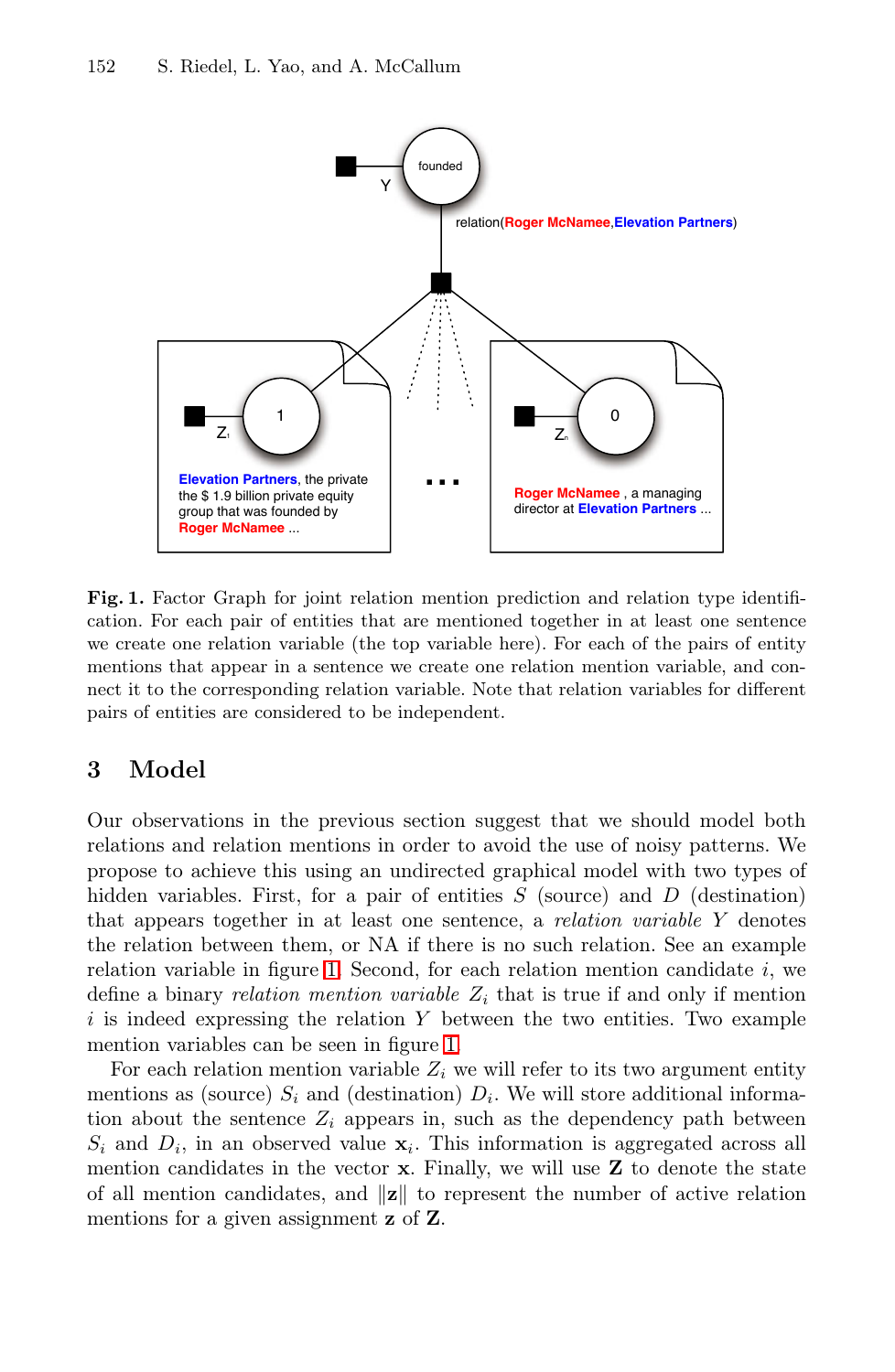Our conditional probability distribution over these variables is defined as follows:

$$
p(Y = y, \mathbf{Z} = \mathbf{z}|\mathbf{x}) \stackrel{\text{def}}{=} \frac{1}{Z_{\mathbf{x}}} \Phi^{\mathrm{r}}(y) \Phi^{\mathrm{join}}(y, \mathbf{z}, \mathbf{x}) \prod_{i} \Phi^{\mathrm{m}}(z_i, \mathbf{x}_i) .
$$

Here the factor (template)  $\Phi^r$  assesses the general bias of the model towards a particular relation type y and is defined as a loglinear pot[ent](#page-14-0)ial function  $\Phi^{\rm r}(y)$  =  $\exp\left(\theta_y^{\text{r}}\right)$ . The factor  $\Phi^{\text{m}}$  is defined as a function over a relation mention variable and its corresponding observation **x***i*:

$$
\Phi^{\mathbf{m}}\left(z_{i}, \mathbf{x}_{i}\right) \stackrel{\text{def}}{=} \exp\left(\sum_{j} \theta_{j}^{\mathbf{m}} \phi_{j}^{\mathbf{m}}\left(z_{i}, \mathbf{x}_{i}\right)\right)
$$

The feature functions  $\phi_j^{\text{m}}$  are taken to be the binary features presented in [18]. For example, the feature

$$
\phi_{101}^{\mathbf{m}}\left(z_{i}, \mathbf{x}_{i}\right) \stackrel{\text{def}}{=} \begin{cases} 1 & z_{i} = 1 \land S_{i}, \text{ a managing director of } D_{i} \in \mathbf{x}_{i} \\ 0 & \text{otherwise} \end{cases}
$$

returns 1 if  $Z_i$  is active and there is a sequence " $S_i$ , a managing director of  $D_i$ ", and 0 otherwise.

The factor  $\Phi^{\text{join}}$  links relation variables to their mentions. It is defined as follows:

$$
\varPhi^{\text{join}}(y, \mathbf{z}, \mathbf{x}) \stackrel{\text{def}}{=} \exp\left(\sum_{j} \theta_{j, y}^{\text{join}} \phi_{j}^{\text{join}}(\mathbf{z}, \mathbf{x})\right)
$$

Here the feature functions  $\phi_j^{\text{join}}$  are defined in terms of the mention feature functions  $\phi_j^m$ :

$$
\phi_j^{\text{join}}\ (\mathbf{z}, \mathbf{x}) \stackrel{\text{def}}{=} \begin{cases} 1 & \exists i : z_i = 1 \land \phi_j^{\text{m}}(z_i, \mathbf{x}_i) = 1 \\ 0 & \text{otherwise} \end{cases}
$$

Hence, the feature  $\phi_j^{\text{join}}$  indicates whether feature  $\phi_j^{\text{m}}$  is active for any of the active relation mentions (as indicated by  $z_i = 1$ ). For example,  $\Phi_{101}^{\text{join}}$  fires if "a managing director" appears between the corresponding entity mentions of any the active relation mentions. This is precisely the type of feature used in [18] for the relation classifier. The crucial difference is that here we consider only *active* mention candidates, instead of *all* mention candidates.

To construct this factor graph for each pair of candidate entities, we use FACTORIE [17], a probabilistic programming language that simplifies the construction process, as well as inference and learning.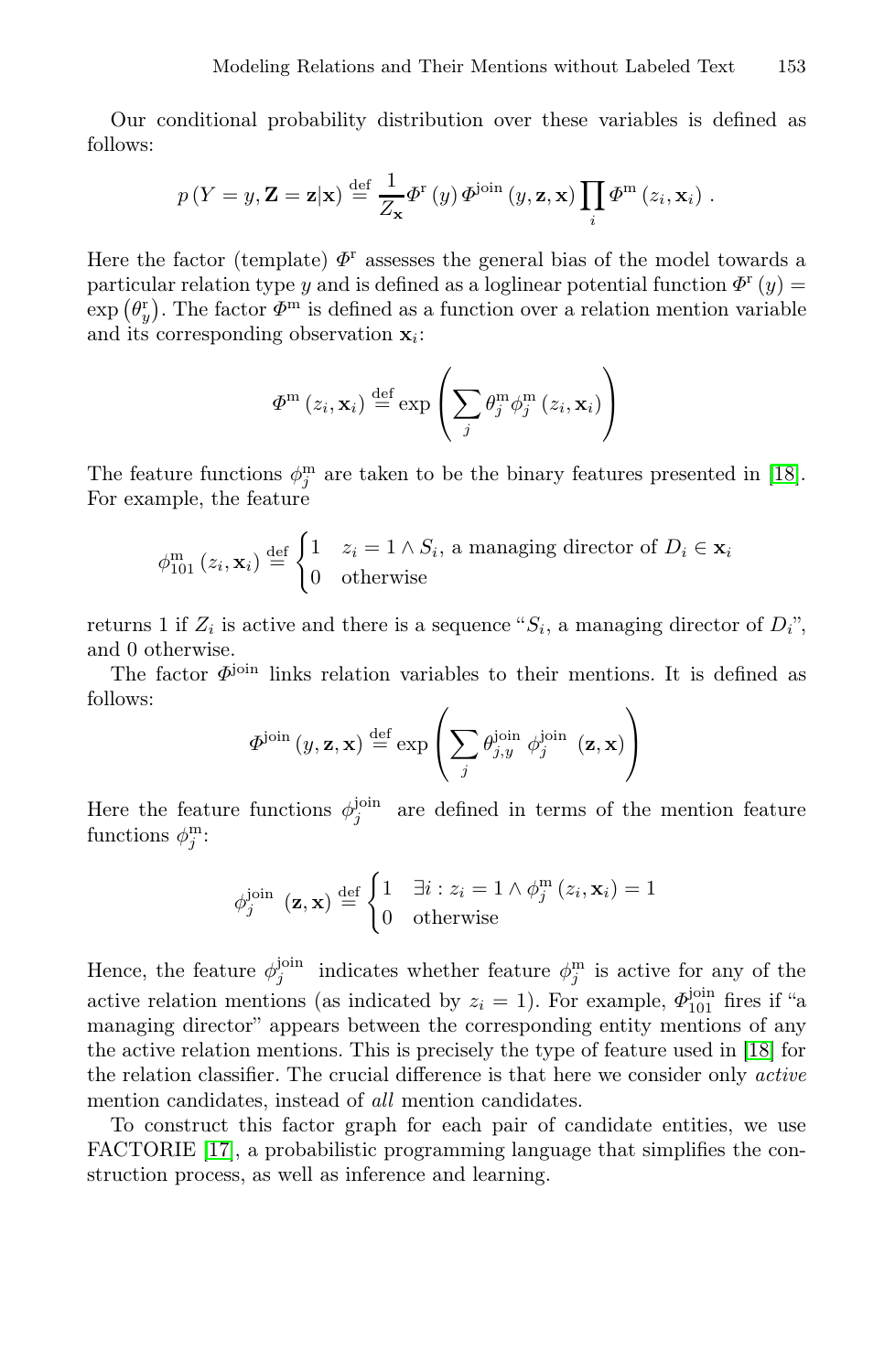#### <span id="page-6-0"></span>3.1 Inference

There are two types of inference in the model: sampling from the posterior during training (see section 4), and finding the most likely configuration (aka MAP inference). In both settings we employ a block Gibbs sampler [14,13] that randomly picks a relation mention  $i$ , and jointly samples both  $Z_i$  and the corresponding relation variableY. Here the sample is drawn conditioned on the state of all remaining relation mention variables. At test time we decrease the temperature of our sampler in order to find an approximation of the MAP solution.

We use block sampling instead of single-variable Gibbs sampling because of the strong correlation between mention variables  $Z_i$  and relation type Y. Assume, for example, that the current relation type  $Y$  is set to NA, all relation mentions  $Z_i$  are inactive, and we want to sample a new state for the first relation mention  $Z_1$ . In this case a model will give a near zero probability for  $Z_1 = 1$  because it has learned that this assignment is inconsistent with  $Y = NA$ . Likewise, changing Y with [a](#page-14-4)ll  $Z_i$  fixed to be 0 will also receive a very low probability. This may happen even if the model assigns a high probability to the combination of  $Z_1 = 1$ and, say,  $Y =$  founder. Changing both relation and relation variable in concert [ove](#page-15-2)rcomes this problem.

# 4 Rank-Based Learning and Distant Supervision

Most learning methods need to calculate the model expe[ctat](#page-15-4)ions [15] or the MAP configuration [7] before making an update to the parameters. This step of inference is usually the bottleneck for learning, even when performed approximately.

SampleRank [21,27] is a rank-based learning framework that alleviates this problem by performing parameter updates *within* MCMC inference. Every pair of consecutive samples in the MCMC chain is ranked according to the model and the ground truth, and the parameters are updated when the rankings disagree. This allows the learner to acquire more supervision per instance, and has led to efficient training for models in which inference is expensive and g[enera](#page-6-0)lly intractable [23].

SampleRank considers two ranking functions for an assignment **y**: (1) the probability (model ranking)  $p(\mathbf{y}) = \frac{1}{Z} \exp (\langle \Theta, \phi(\mathbf{y}) \rangle)$ , where  $\phi(\mathbf{y})$  is a feature representation of **y**, and (2) a *truth function*  $\mathcal{F}(\mathbf{y})$  (objective ranking). One such truth function could be a per-entity-pair accuracy with respect to some labeled relations, another could be the F1-measure.

The goal of applying SampleRank is to find parameters that make model ranking and objective ranking as consistent as possible. To achieve this, SampleRank performs the following update at each step of an MCMC chain (see section 3.1). Let  $y^{i-1}$  be the previous sample, and  $y^i$  the current sample of the chain,  $\alpha$  be the learning rate, and  $\Delta = \phi(\mathbf{y}^{i-1}) - \phi(\mathbf{y}^i)$ . Then the weights  $\Theta$  are updated as follows:

$$
\Theta = \Theta + \begin{cases} \alpha \Delta & \text{if } \frac{p(\mathbf{y}^{i-1})}{p(\mathbf{y}^i)} < 1 \land \mathcal{F}(\mathbf{y}^{i-1}) > \mathcal{F}(\mathbf{y}^i) \\ -\alpha \Delta & \text{if } \frac{p(\mathbf{y}^{i-1})}{p(\mathbf{y}^i)} > 1 \land \mathcal{F}(\mathbf{y}^{i-1}) < \mathcal{F}(\mathbf{y}^i) \\ 0 & \text{otherwise} \end{cases}.
$$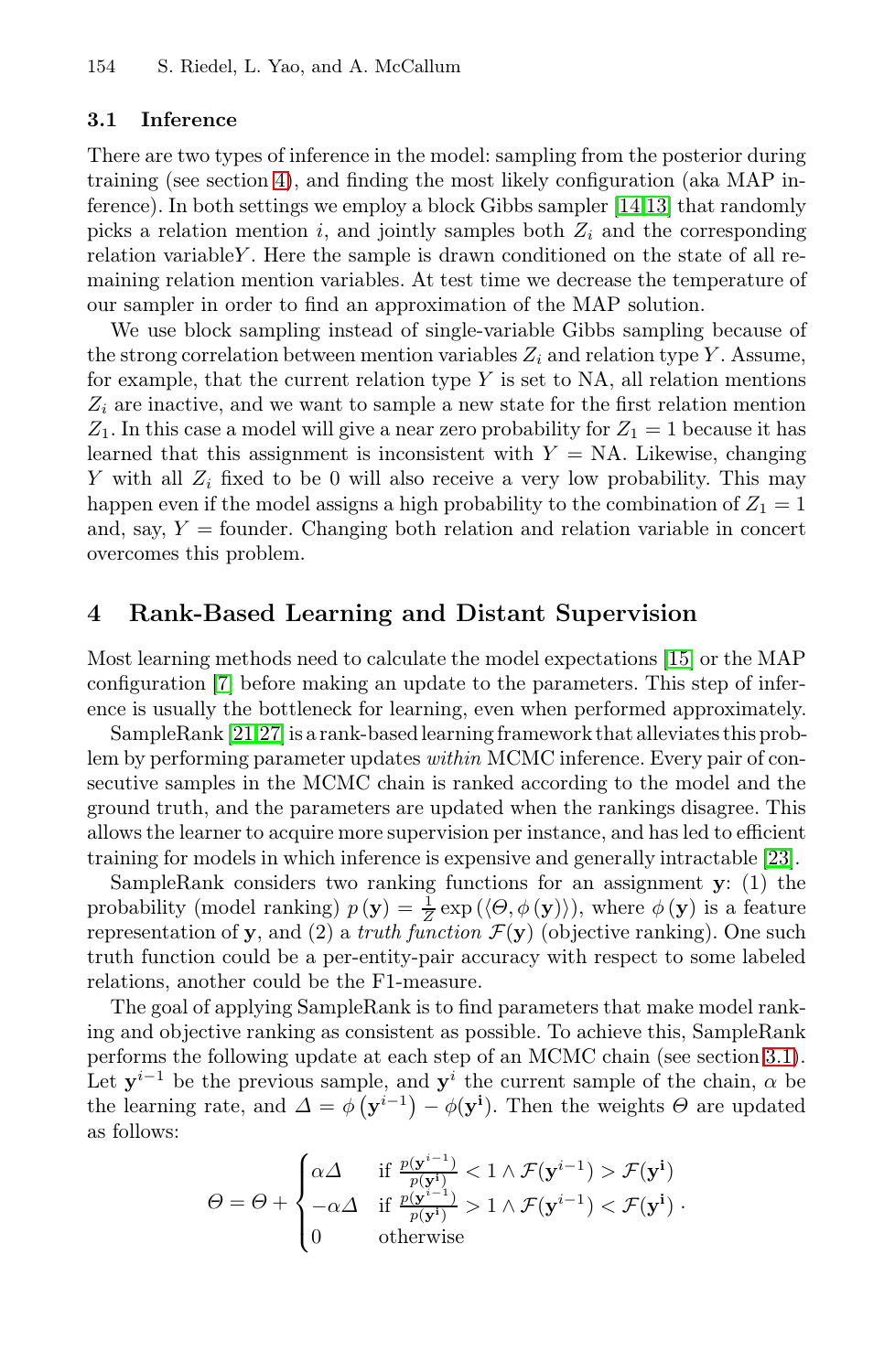Note that to evaluate the model ratios we do not require to calculate the partition function Z.

To better illustrate SampleRank, let us consider the factor graph of figure 1, and assume we are in the shown state. Our Gibbs Sampler in section 3.1 now assigns a new state to relation variable and one of the relation mention variables. For example, it leaves the relation mention variable unchanged but sets the relation variable to *child-of*.

In early stages of training, this proposal may still have a higher probability than the previous state, hence  $\frac{p(\mathbf{y}^{i-1})}{p(\mathbf{y}^i)} < 1$ . However, since we know that Roger McNamee is not a child of Elevation Partners, the previous state has higher truth score than the current state, and hence  $\mathcal{F}(\mathbf{y}^{\mathbf{i}-1}) > \mathcal{F}(\mathbf{y}^{\mathbf{i}})$ . This means that SampleRank will update weights into the direction  $\Delta$  of the feature vector  $\phi(\mathbf{y}^{i-1})$  for the previous state.

In the following we will show how several distant supervision approaches can be incorporated into this framework. In all cases the truth function  $\mathcal{F}(y, z)$  for an assignment of relation and relation mention variables is decomposed into

$$
\mathcal{F}(y, \mathbf{z}) = \mathcal{F}_{\mathrm{r}}(y) + \mathcal{F}_{m}(\mathbf{z}, y_{\mathrm{truth}})
$$

where  $\mathcal{F}_r(y)$  only assesses the truth of the relation variable y and  $\mathcal{F}_m(z, y_{truth})$ assesses the truth of the relation mention variables. Here  $y_{truth}$  is set to be the relation associated with the entity pair of  $y$  in our training knowledge base, or NA if no such relation exists. We will see later why  $\mathcal{F}_m$  needs knowledge of  $y_{\text{truth}}$ .

For all approaches  $\mathcal{F}_r(y)$  is fixed to be

$$
\mathcal{F}_{\rm r}(y) = \begin{cases} 1 & y = y_{\rm truth} \\ -1 & \text{otherwise} \end{cases}.
$$

That is, a match with the true relation increases the truth score by one, otherwise the score is decreased by one.

## 4.1 Distant Supervision

A distant supervision baseline akin to [18] and [3] can be easily implemented using SampleRank. In this case we simply consider all variables  $Z_i$  to be fixed:  $Z_i = 0$  if the corresponding relation variable y is NA, and  $Z_i = 1$  otherwise. Inference then only considers the Y variables.

#### 4.2 Joint Supervision

We essentially propose two modifications to the original distant supervision approach. First, jointly infer mentions and relations, and second, relax the assumption that each candidate mention is indeed an actual mention. We can easily implement the first modification by using the distant supervision truth function

$$
\mathcal{F}_{m}^{\text{distant}}(\mathbf{z}, y_{\text{truth}}) = \begin{cases} \|\mathbf{z}\| & y_{\text{truth}} \neq \text{NA} \\ -\|\mathbf{z}\| & \text{otherwise} \end{cases} . \tag{1}
$$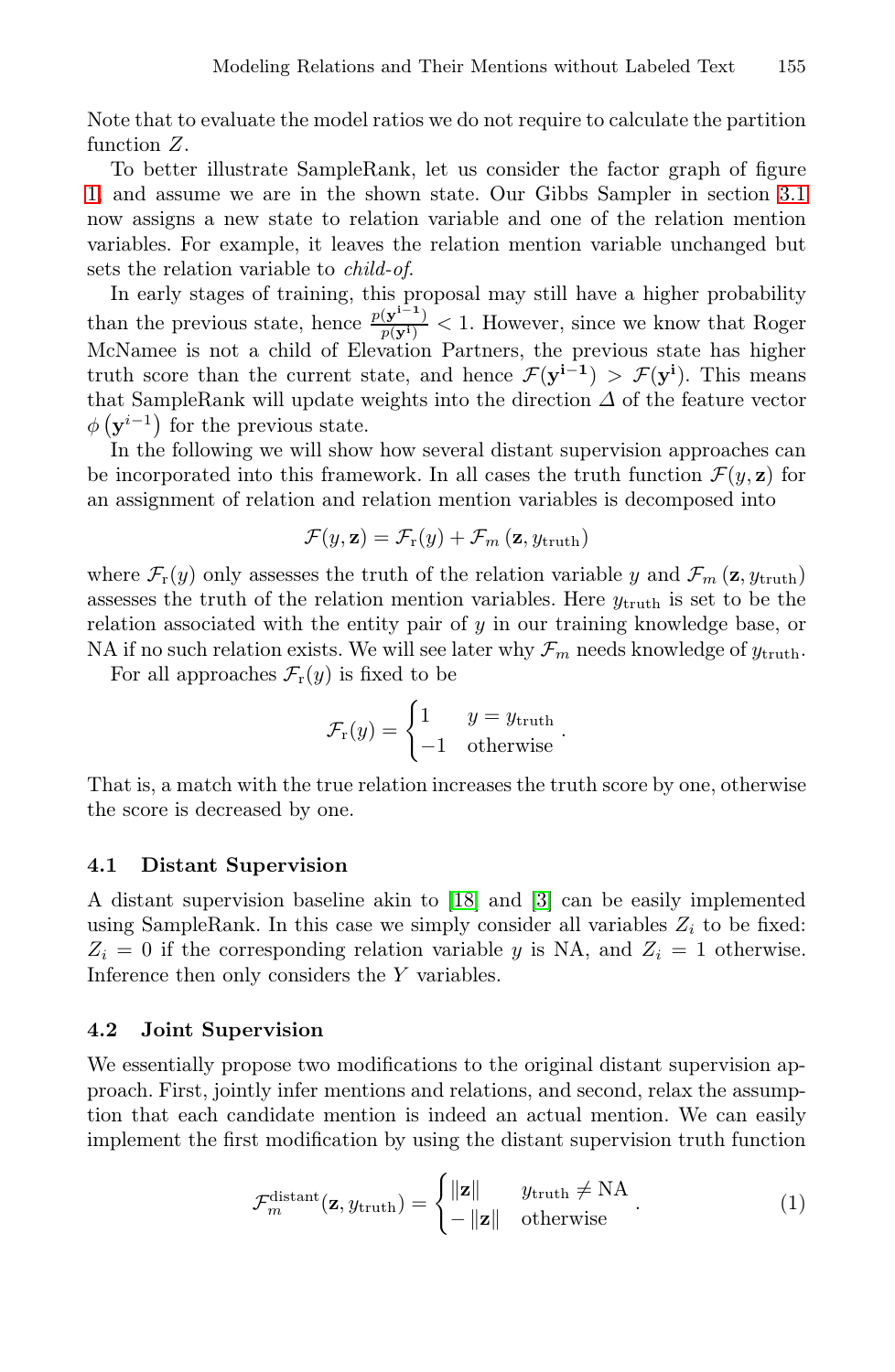That is, if the two entities in question are related in our training knowledge base  $(i.e., y_{truth} \neq NA)$ , every active relation mention is encouraged. Otherwise every relation mention is preferred to be inactive.

### 4.3 Expressed-at-Least-Once Supervision

SampleRank allows us to naturally incorporate the expressed-at-least-once assumption we presented in section 1. We simply use the following truth function for relation mentions:

$$
\mathcal{F}_{\rm m}^{\rm once}(\mathbf{z}, y_{\rm truth}) = \begin{cases} 1 & y_{\rm truth} \neq \mathrm{NA} \wedge ||\mathbf{z}|| \geq 1 \\ -1 & y_{\rm truth} \neq \mathrm{NA} \wedge ||\mathbf{z}|| = 0 \\ -||\mathbf{z}|| & \text{otherwise} \end{cases}
$$
(2)

That is, if the true relation type  $y_{\text{truth}}$  is not NA, an assignment to the relation mention variables has maximal rank if at least one mention is active. In case the pair of entities is not related according to Freebase, a[n as](#page-14-0)[si](#page-13-1)[gn](#page-14-3)ment is discouraged proportional to the amount of active relation mentions.

# 5 Related Work

While much work on relation extraction has fo[cu](#page-14-5)[sed](#page-14-2) on fully-supervised approaches [11,9], we work in the framework of distant supervision. In this context existing work has primarily relied on the distant supervision assumption [18,3,8]. [28] use a more sophisticated heuristic to decide which candidates are relation mentions. This heuristic is tailored to extracting infobox attributes from Wikipedia articles. By contrast, our method is designed for relations between entity pairs mentioned in newswire.

Our work is based on constraint-driven semi-sup[erv](#page-15-5)ised learning [6,16]. Generally, constraint-driven methods are used when (a) only a small set of labelled training instances are available, and (b) there are some (hard or soft) constraints that are known to hold across the unlabelled data. These constraints are then used as additional source of supervision. To our knowledge, constraint-driven learning has not been applied to information extraction under distant supervision.

There are many approaches to train undirected models with latent variables besides SampleRank. An alternative method is the latent perceptron [26]. Here in each iteration the MAP assignment for a set of latent variables is predicted. Then the non-latent label variable is deterministically inferred from the latent variables and compared to the gold label. If labels disagree, weights are updated in a manner similar to the regular perceptron. For us this approach would not directly be helpful for two reasons: First, it is not clear how we could incorporate prior knowledge such as the at-least-once assumption; second, in our case the relation between latent and non-latent label variables is not deterministic.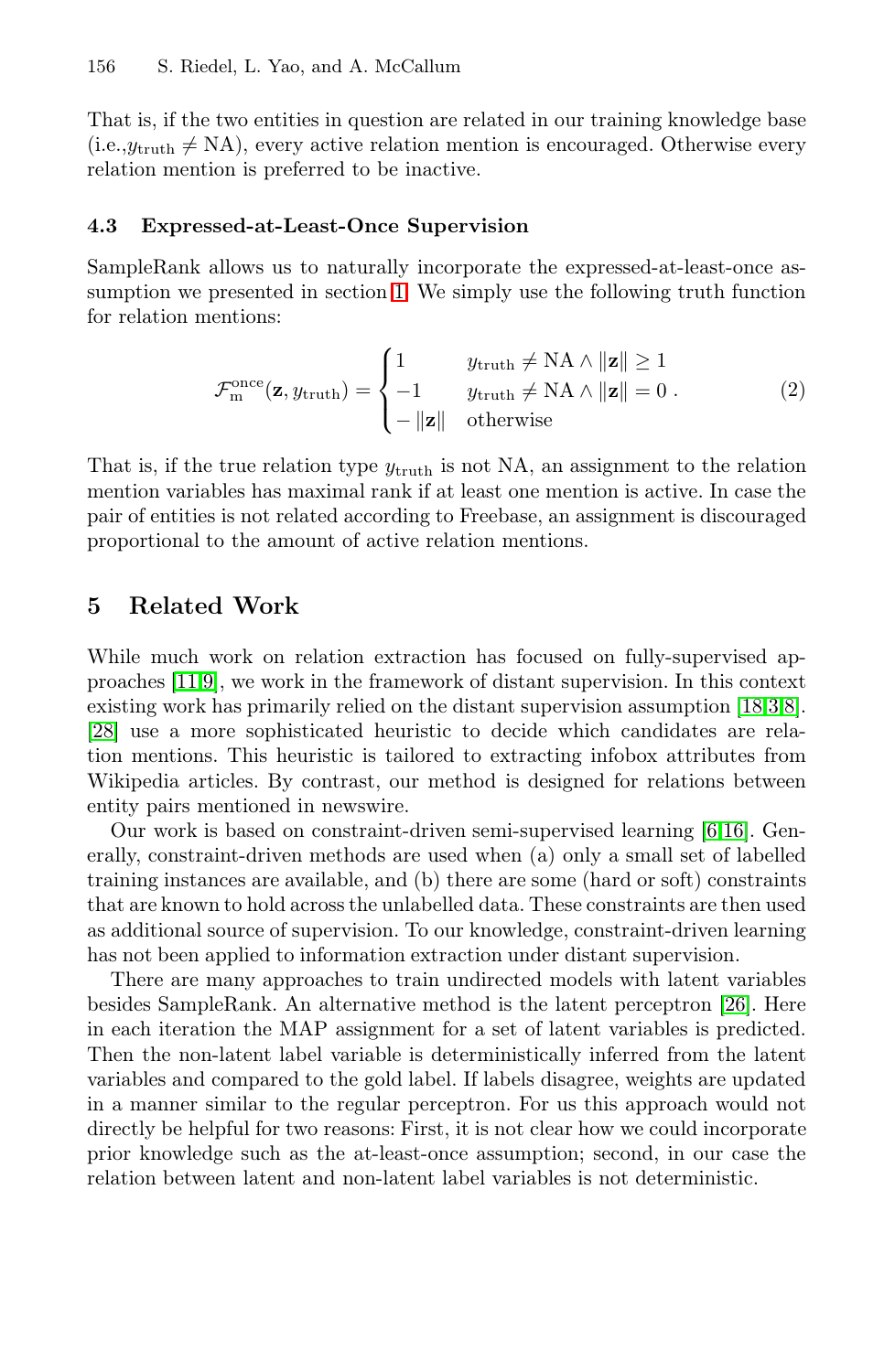Contrastive estimation [25] is another related approach. Here parameters of a model with latent variables are learned by maximizing the ratio between the probability of the observed data  $x$  and the sum of probabilities over "sensible but wrong"  $x'$  in a local neighborhood of x. In some sense, what we do is similar if we consider the relation variables as observed x, and their negated state  $1 - x$ as local neighborhood. However, we do not maximize probability, but match rankings. Also, our at-least-once constraint would need to be formulated as a (complex) prior over the set of hidden mention variables.

Finally, our approach can be seen as a novel take on Multi-Instance Learning [10]. Here training instances are divided into bags, and we only know that some bags contain at least one positive example while the remaining ones contain only negative examples. Our constraint-driven approach works in the same setting. However, it also allows to include additional constraints that a user may have. For example, we could inject constraints corresponding to the heuristics used in[28]. Moreover, our approach is the first that can discriminatively train general factor graphs. This will be [imp](#page-14-0)ortant for future work such as joint coreference, entity type and relation extraction. Here the graphical structure will get more involved.

# 6 Evaluation

Our experiments aim to provide evidence for the following hypothesis: explicitly relaxing the distant supervision assumption in a probabilistic model can lead to substantial increase in precision. To this end we follow [18] and compare it against both the distant and the supervised joint model using a held-out set of relations and documents. Since this type of evaluation suffers from false negatives (some negative relations we extracted may in fact be positive but not in the knowledge base), we also manually evaluate the predicted relations.

Note that for all our models we use exactly the same feature set. However, we choose the best number of training epochs for each model individually. Also note that for training we need negative instances. For this purpose we generally pick 10% of the entity pairs that appear in the same sentence but are not related according to Freebase.

## 6.1 Data

Following [18] we use Freeb[ase](#page-14-0) as our distant supervision source. Freebase is an online database that stores facts about entities and their relations. We extract all relations from a December 2009 snapshot of Freebase. Four categories of Freebase relations are used: "people", "business", "person", and "location". These types of relations are chosen because we expect that they appear frequently in the newswire corpus. In total this provided over 3.2 million relation instances of 430 Freebase relation types, and over 1.8 million entities that participate in these relations.

For the choice of text corpus we divert from [18] and use the New York Times corpus [22]. This allows us to evaluate our approach when the distant supervision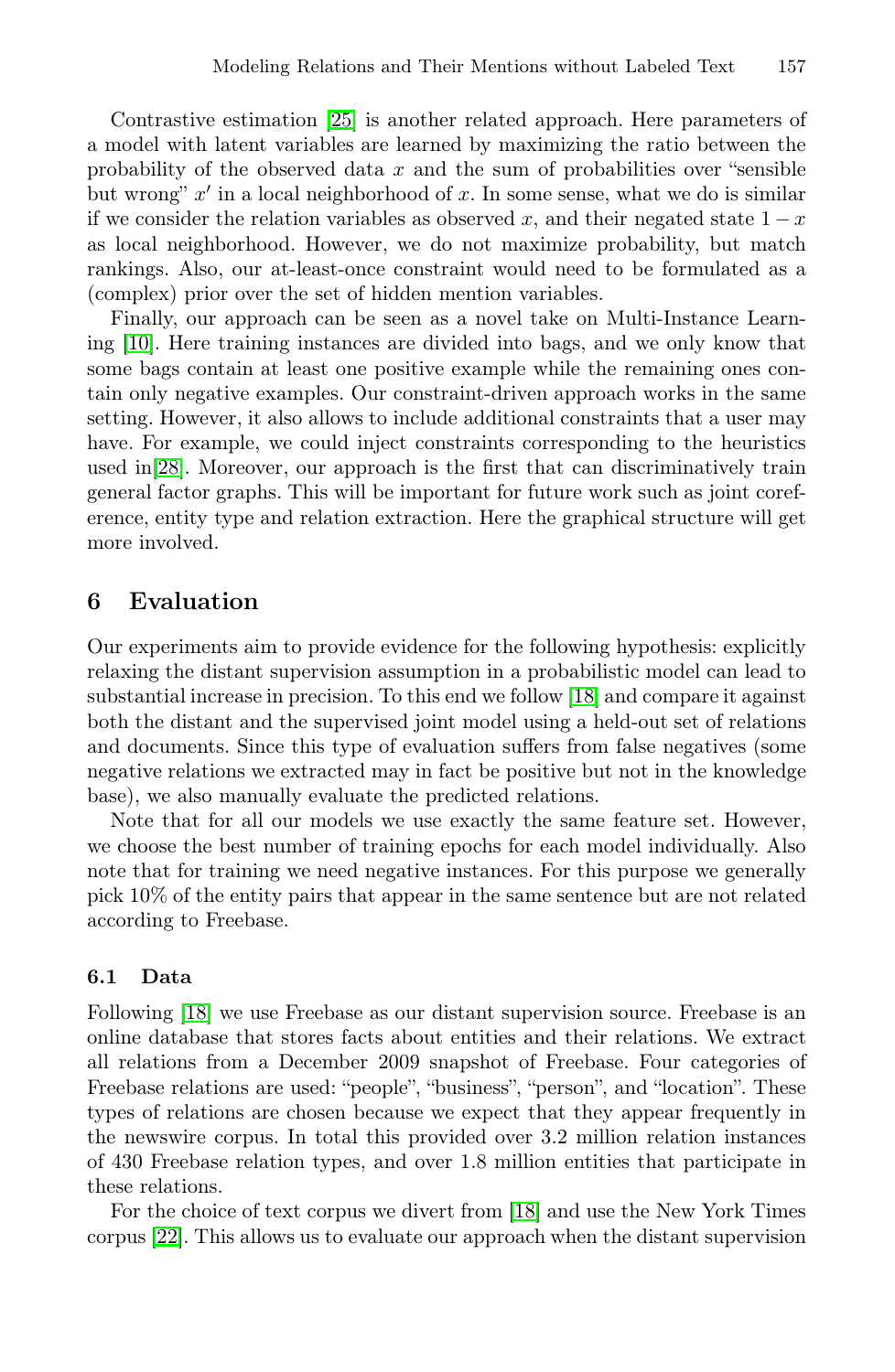source is external. The New York Times data contains over 1.8 million articles written and published by the New York Times between January 1, 1987 and June 19, 2007. Generally, we find that Freebase entities are frequently mentioned in the NYT corpus. For example, for the year 2007 about 700,000 mentions of Freebase entities appear in the corpus. Naturally, we observe a smaller number of cases in which two related entities are mentioned in the same sentence: again for the year 2007 we find about 170,000 such cases.

## 6.2 Preprocessing

In order to find entity mentions in text we first used the Stanford named entity recognizer [12]. The NER tagger segments each document into sentences and classifies each token into four categ[or](#page-4-1)ies: PERSON, ORGANIZATION, LOCA-TION and NONE. We treat co[nsec](#page-14-0)utive tokens which share the same category as single entity mention. Then we associate these mentions with Freebase entities. This is achieved by simply performing a string match bet[we](#page-10-0)en entity mention phrase and the canonical [nam](#page-14-6)es of entities in Freebase.

<span id="page-10-1"></span>Next, for each pair of entities participating in a relation of our training KB, we traverse the text corpus and find sentences in which the two entities co-occur. Each pair of entity mentions is considered to be a relation mention candidate. For each such candidate we extract a set of features (see section 3). The types of features are essentially corresponding to the ones used by [18]: we used lexical, Part-Of-Speech (POS), named entity and syntactic features (i.e. features obtained from the dependency parsing tree of a sentence). We applied the openNLP POS tagger<sup>4</sup> to obtain POS tags and used the MaltParser [20] for dependency parsing.

# [6.3](#page-14-0) Held-Out Evaluation

Following [18] we divide the Freebase relations into two parts, one for training and one for testing. The former is aligned to the years 2005-2006 of the NYT corpus, the latter to the year 2007. As candidate relation instances we use all pairs of Freebase entities that are at least once mentioned in the same sentence. Note that the amount of Freebase relations mentioned in the training set (4700) and test set (1950) is relatively low due to a smaller overlap between Freebase and the New York Times. Hence we cannot evaluate our models with the same quantity of data as [18].

<span id="page-10-0"></span>[In figure 2 we compare the](http://opennlp.sourceforge.net/) precision and recall curve for the baseline distantsupervision model (distant), the supervised joint model (joint) and the distant model with expressed-at-least-once assumption (at-least-once). The curve is constructed by ranking the predicted relation instances using their loglinear score. For the distant supervision baseline this score is first normalized by the number of mentions.<sup>5</sup> We traverse this list from high score to low score, and measure precision and recall at each position.

<sup>4</sup> Available at http://opennlp.sourceforge.net/

<sup>5</sup> This yielded the best results for the baseline. We also tried to use conditional probabilities to rank. This lead to poor results because SampleRank training has no probabilistic interpretation.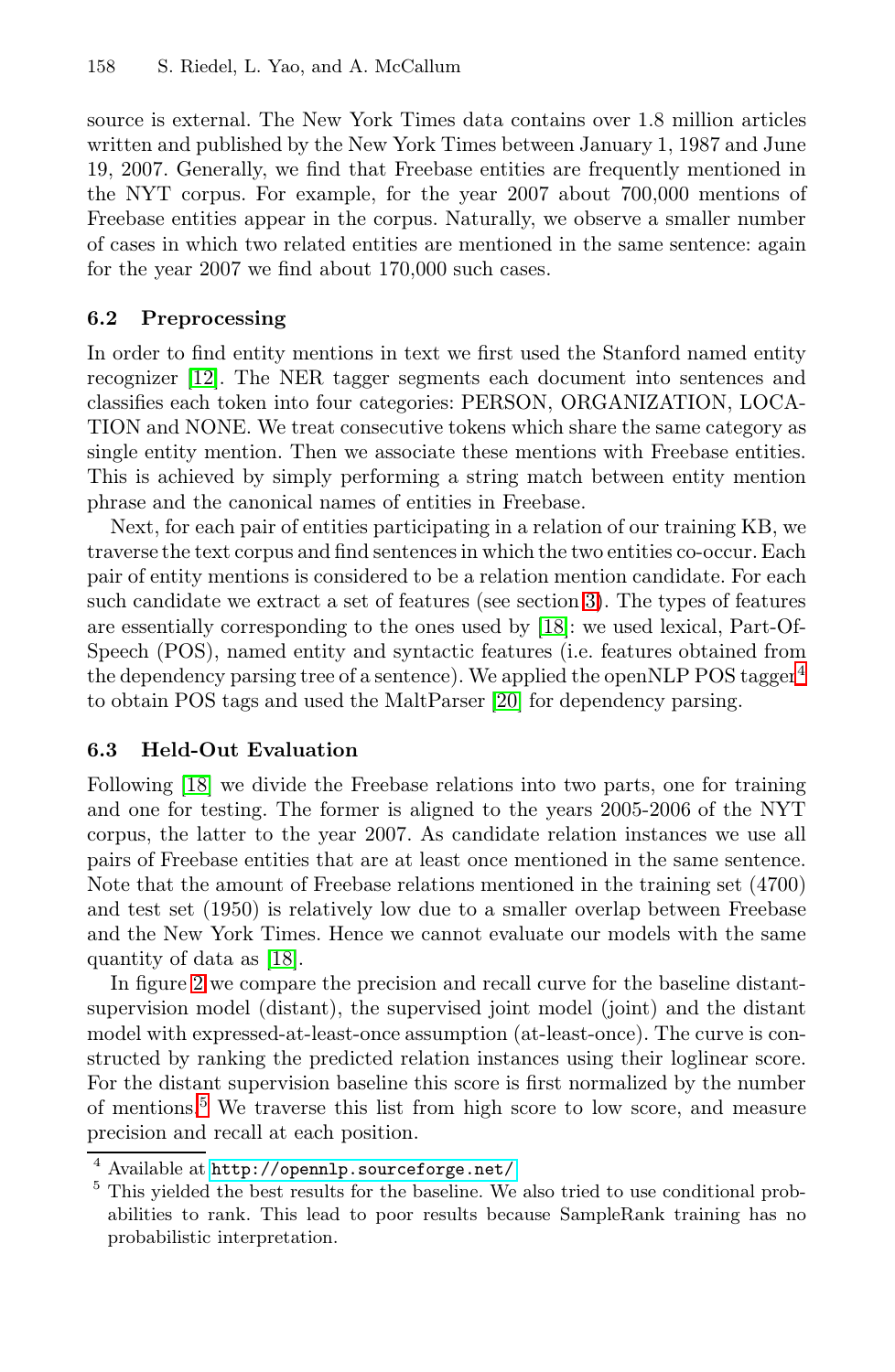

Fig. 2. Precision and recall for the held out data and three approaches: distant supervision, joint supervision, and at-least-once supervision

We can see that the model with expressed-at-least-once assumption is consistently outperforming the distant supervision baseline and the supervised joint model. This suggests that the at-least-once model has the best sense of how relations that are already contained in Freebase are expressed in NYT data. However, it does not necessarily mean that it knows best how relations are expressed that are not yet in Freebase. We address this in the next section.

### 6.4 Manual Evaluation

For manual evaluation all Freebase [enti](#page-10-1)ties and [r](#page-12-0)elations are used as training instances. As candidate relation instances we choose those entity pairs which appear together in the NYT test set, but for which least one participating entity is not in Freebase. This means that there is no overlap between the held-out and manual candidates. Then we apply our models to this test set, and asked two annotators to evaluate the top 1000 predicted relation instances.

We cannot calculate recall in this case, since we cannot provide all relation instances expressed in our corpus. Instead we use a "Precision at  $K$ " metric with respect to the ranked lists we extracted in section 6.3. Figure 3 shows the precisions for values of K between 0 and 1000.

We first note that the precision is much higher for manual evaluation than for held-out evaluation. This shows that false negatives in Freebase are an issue when doing held-out evaluation. Many of the false positives we predict are in fact true relation instances and just do not appear in Freebase.

For manual evaluation the at-least-once model is still the winner. At  $K = 1000$ we observe a precision of 91% for at-least-once supervision, 87% for distant supervision. This amounts to an error reduction rate of 31%. The sign test shows that the at-least-once model is significantly better than the distant supervision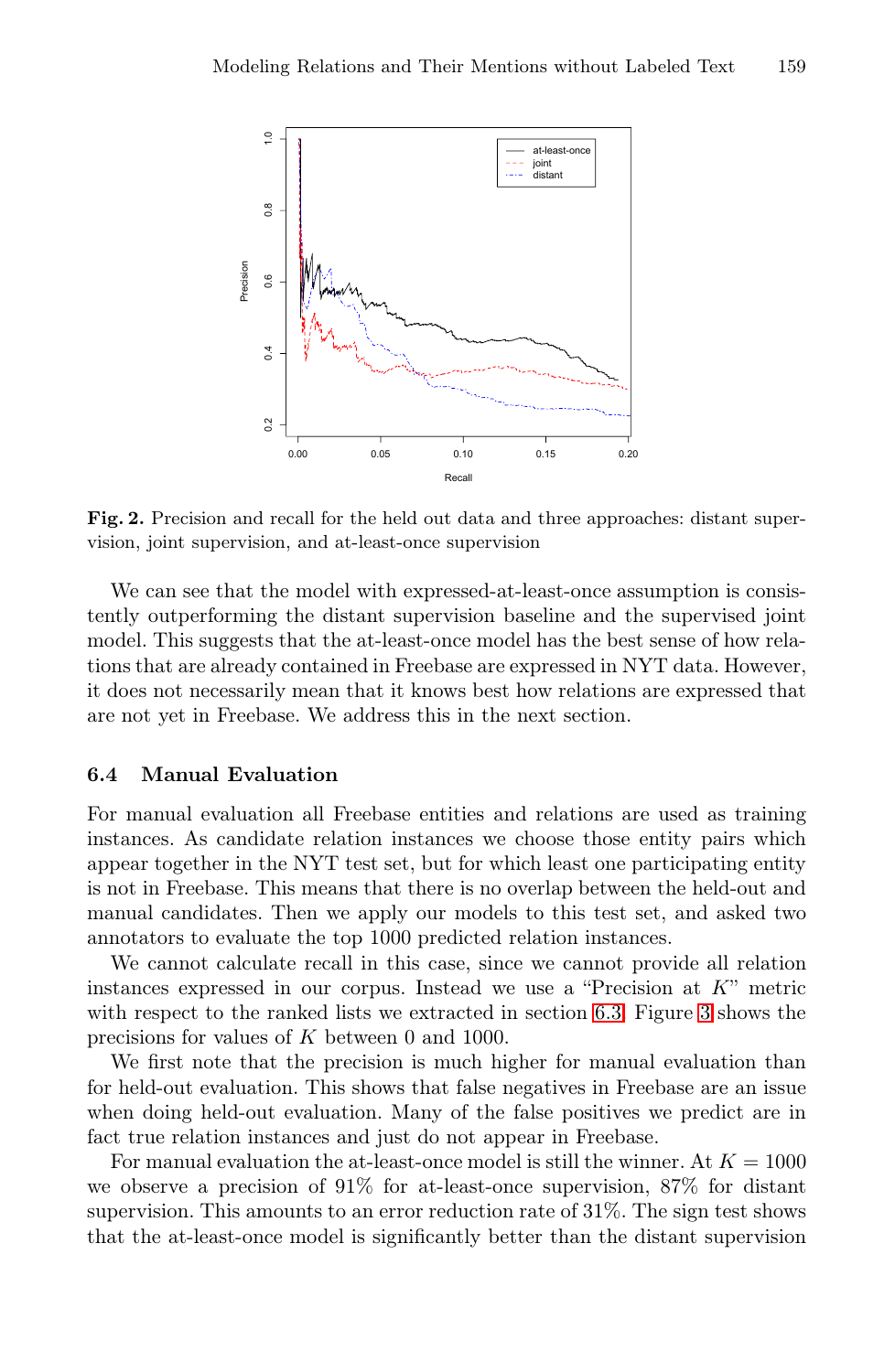

<span id="page-12-0"></span>Fig. 3. Precision at *<sup>K</sup>* for manually evaluated predictions

model, with  $p \ll 0.05$ . We also note that despite using the same assumption, the joint model performs much worse than the distant supervision approach in this scenario. Learning a model of relations and mentions is inherently more difficult. Using a wrong assumption will hence more likely hurt performance.

Does the at-least-once model help to fix the type of error discussed in section 2? To find out, we inspect the results of the *founded* relation. When we consider the top 100 instances of this relation for the distant supervision system, we observe a precision of 45%. Compare this to 72% precision for the at-least-once model.

On close inspection, most of the distant supervision errors for the *founded* relation stem from cases where patterns such as "director of" appear. They indicate that the person in question works for the given company. Because in the training set such patterns often appear when a person is a founder, they gain high weights and appear high up in the ranking.

The at-least-once model also makes this type of error, but to a much lesser extent. This is not surprising if we consider that for training instances with only one mention, the at-least-once and distant supervision assumptions are equivalent. Assume that according to Freebase, person A founded company B. If there is only one mention of A and B in the NYT training corpus, it has to be a mention of *founded*, even if the sentence says "director-of". This leads to a higher weight for "director-of" as *founded* pattern.

# 7 Conclusion

This paper presents a novel approach to extract relations from text without explicit training annotation. Recent approaches assume that every sentence that mentions two related entities expresses the corresponding relation. Motivated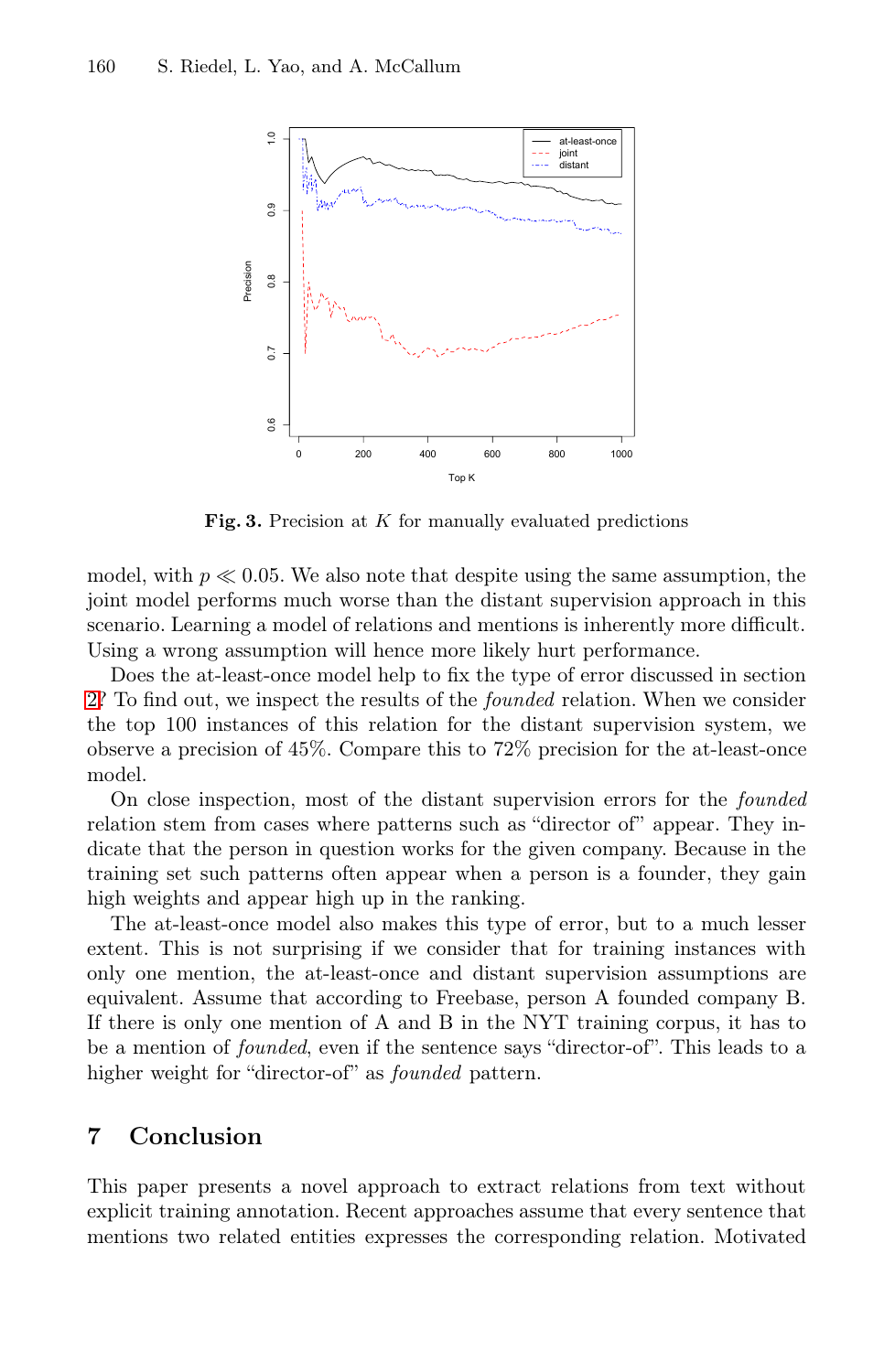by the observation that this assumptions frequently does not hold, in particular when considering external knowledge bases, we propose to relax it. Instead we assume that at least one sentence which mentions two related entities expresses the corresponding relation.

To model this assumption we make two contributions. First, we introduce a novel undirected graphical model that captures both the task of predicting relations between entities, and the task of predicting which sentences express these relations. Second, we propose to train this graphical model by framing distant supervision as an instance of constraint-driven semi-supervision. In particular, we use SampleRank, a discriminative learning algorithm for large factor graphs, and inject the expressed-at-least-once assumption through a truth function.

Empirically this approach improves precision substantially. For the task of extracting 1000 Freebase relation instances from the New York Times, we measure a precision of 91% for at-least-once supervision, and 87% for distant supervision. This amounts to an error reduction rate of 31%.

A crucial aspect of our approach is its extensibility: framed exclusively in terms of factor graphs and truth functions, it is conceptually easy to apply it to larger tasks such as the joint prediction of relations and entity types. In future work we will exploit this aspect and extend our model to jointly perform other relevant tasks for the automatic construction of KBs.

Acknowledgements. This work was supported in part by the Center for Intelligent Information Retrieval, in part by SRI International subcontract  $#27$ -001338 and ARFL prime contract  $\#\text{FA8750-09-C-0181}$ , in part by The Central Intelligence Agency, the National Security Agency and National Science Foundation under NSF grant #IIS-0326249, and in part by UPenn NSF medium IIS-0803847. Any opinions, findings and conclusions or recommendations expressed in this material are the authors' and do not necessarily reflect those of the sponsor.

# References

- <span id="page-13-3"></span>1. Bellare, K., McCallum, A.: Generalized expectation criteria for bootstrapping extractors using record-text alignment. In: Empirical Methods in Natural Language Processing (EMNLP), pp. 131–140 (2009)
- <span id="page-13-0"></span>2. Bollacker, K., Evans, C., Paritosh, P., Sturge, T., Taylor, J.: Freebase: a collaboratively created graph database for structuring human knowledge. In: SIGMOD '08: Proceedings of the 2008 ACM SIGMOD International Conference on Management of Data, pp. 1247–1250. ACM, New York (2008)
- <span id="page-13-1"></span>3. Bunescu, R.C., Mooney, R.J.: Learning to extract relations from the web using minimal supervision. In: Proceedings of the 45th Annual Meeting of the Association for Computational Linguistics, ACL' 07 (2007)
- <span id="page-13-2"></span>4. Chang, M.W., Goldwasser, D., Roth, D., Tu, Y.: Unsupervised constraint driven learning for transliteration discovery. In: NAACL '09: Proceedings of Human Language Technologies: Annual Conference of the North American Chapter of the Association for Computational Linguistics, pp. 299–307 (2009)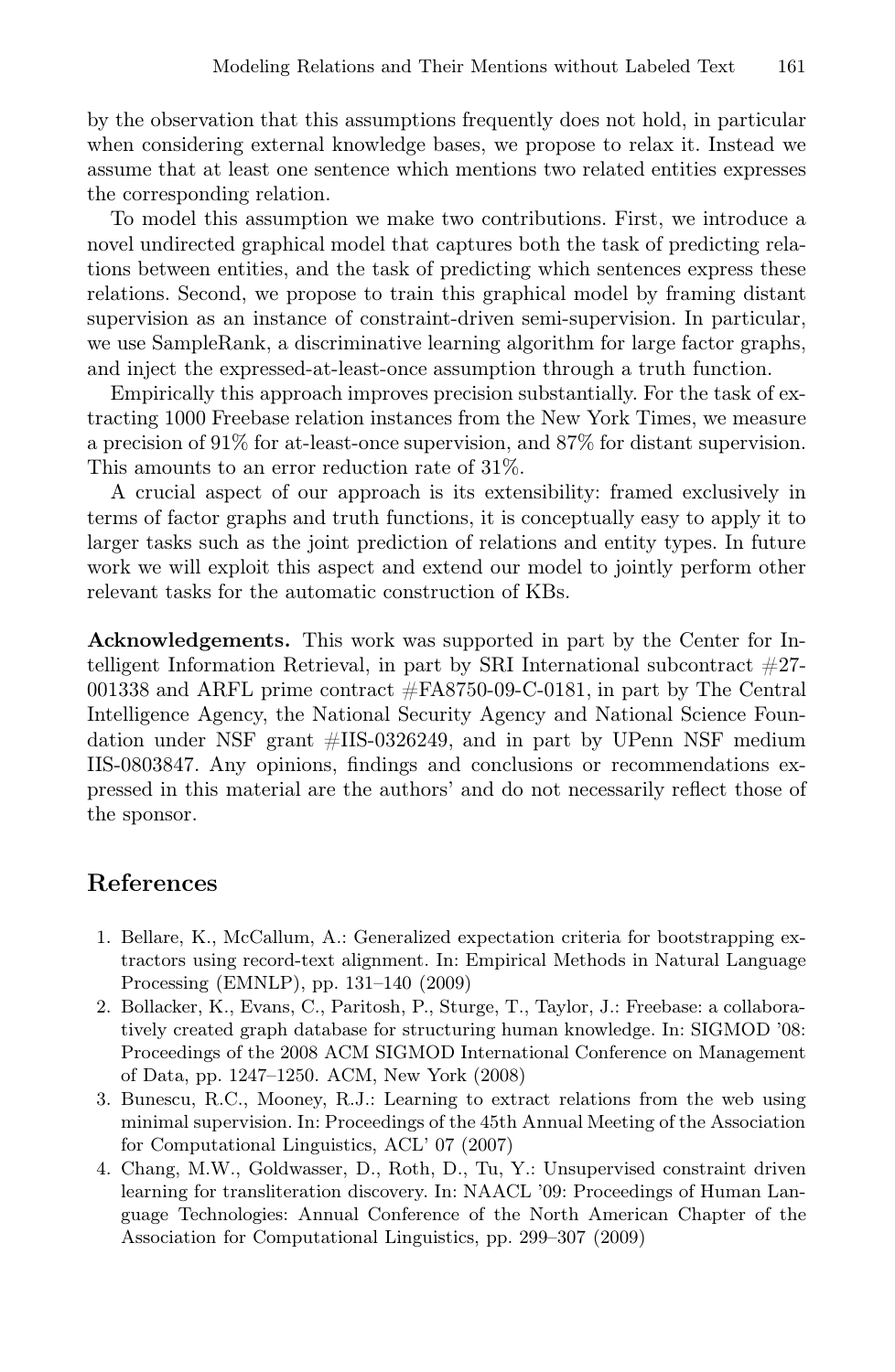- <span id="page-14-1"></span>5. Chang, M.W., Ratinov, L., Rizzolo, N., Roth, D.: Learning and inference with constraints. In: AAAI Conference on Artificial Intelligence, pp. 1513–1518. AAAI Press, Menlo Park (2008)
- <span id="page-14-5"></span>6. Chang, M.W., Ratinov, L., Roth, D.: Guiding semi-supervision with constraintdriven learning. In: Annual Meeting of the Association for Computational Linguistics (ACL), pp. 280–287 (2007)
- 7. Collins, M.: Discriminative training methods for hidden markov models: Theory and experiments with perceptron algorithms. In: Proceedings of the Conference on Empirical Methods in Natural Language Processing (EMNLP '02), vol. 10, pp. 1–8 (2002)
- <span id="page-14-3"></span>8. Craven, M., Kumlien, J.: Constructing biological knowledge-bases by extracting information from text sources. In: Proceedings of the Seventh International Conference on Intelligent Systems for Molecular Biology, Germany, pp. 77–86 (1999)
- 9. Culotta, A., McCallum, A.: Joint deduplication of multiple record types in relational data. In: Proceedings of the 14th ACM International Conference on Information and Knowledge Management (CIKM '05), pp. 257–258. ACM, New York (2005)
- 10. Dietterich, T., Lathrop, R., Lozano-Pérez, T.: Solving the multiple instance problem with axis-parallel rectangles. Artificial Intelligence 89(1-2), 31–71 (1997)
- 11. Dimitry Zelenko, C.A., Richardella, A.: Kernel methods for relation extraction. JMLR 3(6), 1083–1106 (2003)
- 12. Finkel, J.R., Grenager, T., Manning, C.: Incorporating non-local information into information extraction systems by gibbs sampling. In: Proceedings of the 43rd Annual Meeting of the Association for Computational Linguistics (ACL' 05), pp. 363–370 (June 2005)
- 13. Geman, S., Geman, D.: Stochastic relaxation, gibbs distributions, and the bayesian restoration of images, pp. 452–472 (1990)
- 14. Jensen, C.S., Kong, A., Kjaerulff, U.: Blocking gibbs sampling in very large probabilistic expert systems. International Journal of Human Computer Studies. Special Issue on Real-World Applications of Uncertain Reasoning 42, 647–666 (1993)
- <span id="page-14-4"></span>15. Lafferty, J.D., McCallum, A., Pereira, F.: Conditional random fields: Probabilistic models for segmenting and labeling sequence data. In: International Conference on Machine Learning, ICML (2001)
- <span id="page-14-2"></span>16. Mann, G.S., McCallum, A.: Generalized expectation criteria for semi-supervised learning of conditional random fields. In: Annual Meeting of the Association for Computational Linguistics (ACL), pp. 870–878 (2008)
- 17. McCallum, A., Schultz, K., Singh, S.: Factorie: Probabilistic programming via imperatively defined factor graphs. In: Bengio, Y., Schuurmans, D., Lafferty, J., Williams, C.K.I., Culotta, A. (eds.) Advances in Neural Information Processing Systems, vol. 22, pp. 1249–1257 (2009)
- <span id="page-14-0"></span>18. Mintz, M., Bills, S., Snow, R., Jurafsky, D.: Distant supervision for relation extraction without labeled data. In: Proceedings of the 47rd Annual Meeting of the Association for Computational Linguistics (ACL' 09), pp. 1003–1011. Association for Computational Linguistics (2009)
- 19. Morgan, A.A., Hirschman, L., Colosimo, M., Yeh, A.S., Colombe, J.B.: Gene name identification and normalization using a model organism database. J. of Biomedical Informatics 37(6), 396–410 (2004)
- <span id="page-14-6"></span>20. Nivre, J., Hall, J., Nilsson, J.: Memory-based dependency parsing. In: Proceedings of CoNLL, pp. 49–56 (2004)